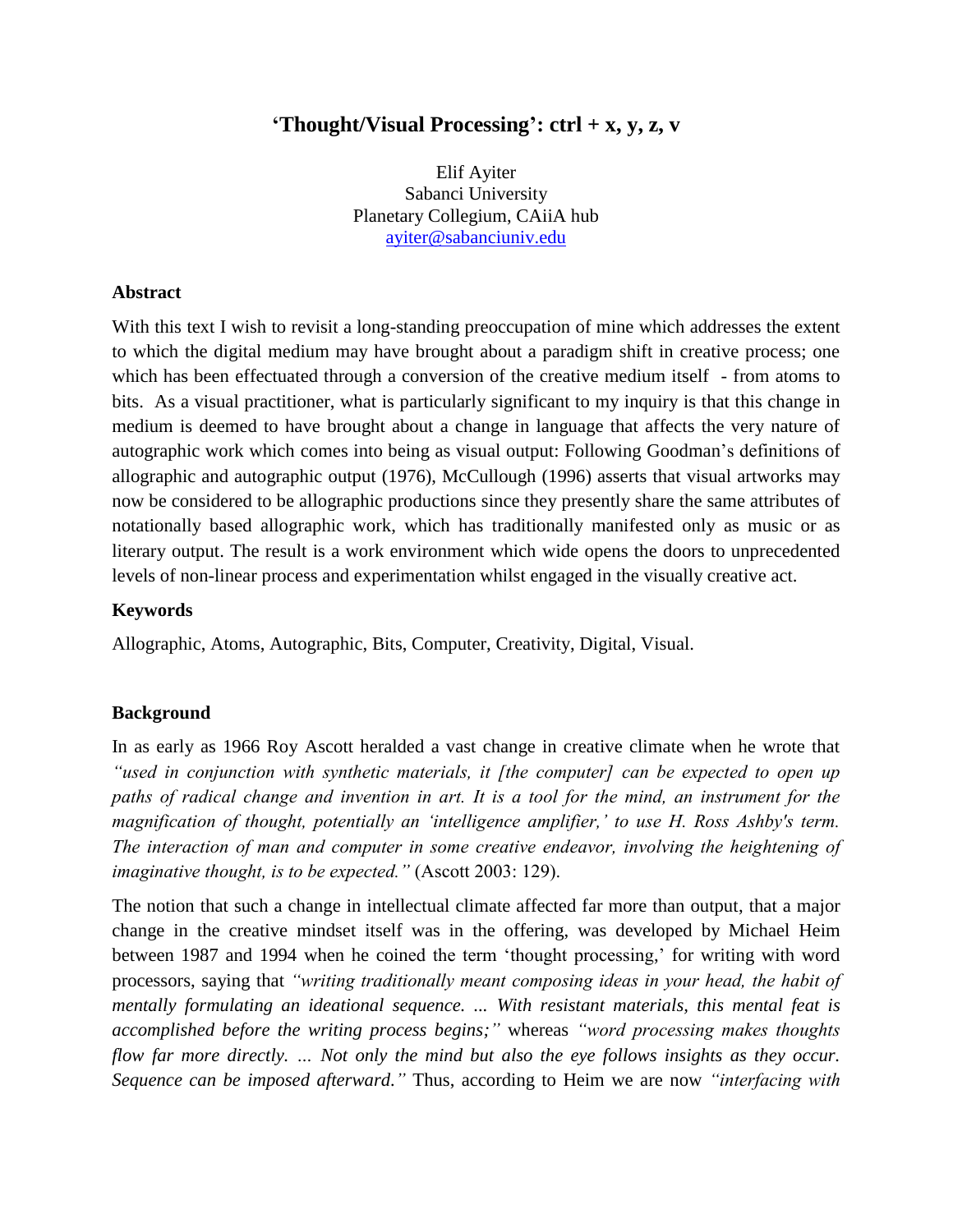*our own thoughts"* since *"word processing leads to the more fundamental activity of thought processing."* (1994: 42 – 43).

Following Ascott and Heim, my preoccupations are about the underlying 'process' rather than the "product" of digital creativity: I have always made "things," from long before I became acquainted with computers; at which point I soon discovered that the mental processes which this novel environment provoked in me were far more intriguing than what I had experienced through analog work which, as a rule, involves a linear progression. What became available to me in terms of multi-linear associative thought processes within the world of the 0s and 1s was infinitely more rewarding since it involved the ability to branch out, to make copies, as well as to re-assemble these copies into novel configurations, resulting in an endless journey which even incorporated a reversed  $4<sup>th</sup>$  dimension, since the journey could now also be traversed backwards.



*Figure 1: "The Bridge Project"<sup>1</sup> . Screenshots of a free associative VRML construct based upon internet search engine queries and the online thesaurus. Elif Ayiter, 2007.*

This freedom is due to the intrinsic nature of the very building blocks of computational output, the bits, which show marked differences from their physical counterparts, the atoms.

## **Bits and Atoms**

 $\overline{a}$ 

*"The protean nature of the computer is such that it can act like a machine or like a language to be shaped and exploited. It is a medium that can dynamically simulate the details of any other medium, including media that cannot exist physically. It is not a tool, although it can act like many tools. It is the first metamedium, and as such it has degrees of freedom for representation and expression never before encountered and as yet barely investigated."* (Kay 1984: 59).

The difference between digital and physical media resides in their microstructures: Processes that move physical atoms around constitute the irreversible aspects of traditional work, in which most operations are beyond recall. By contrast, the microstructure of the digital medium is comprised of bits which are specified arrangements of symbols. Accordingly, in the microstructure of the computational medium, arrangements and values can always be reconstructed, their previous

<sup>&</sup>lt;sup>1</sup> "The Bridge Project" can be seen at:<http://citrinitas.com/papers/bridgeproject-site/index.html>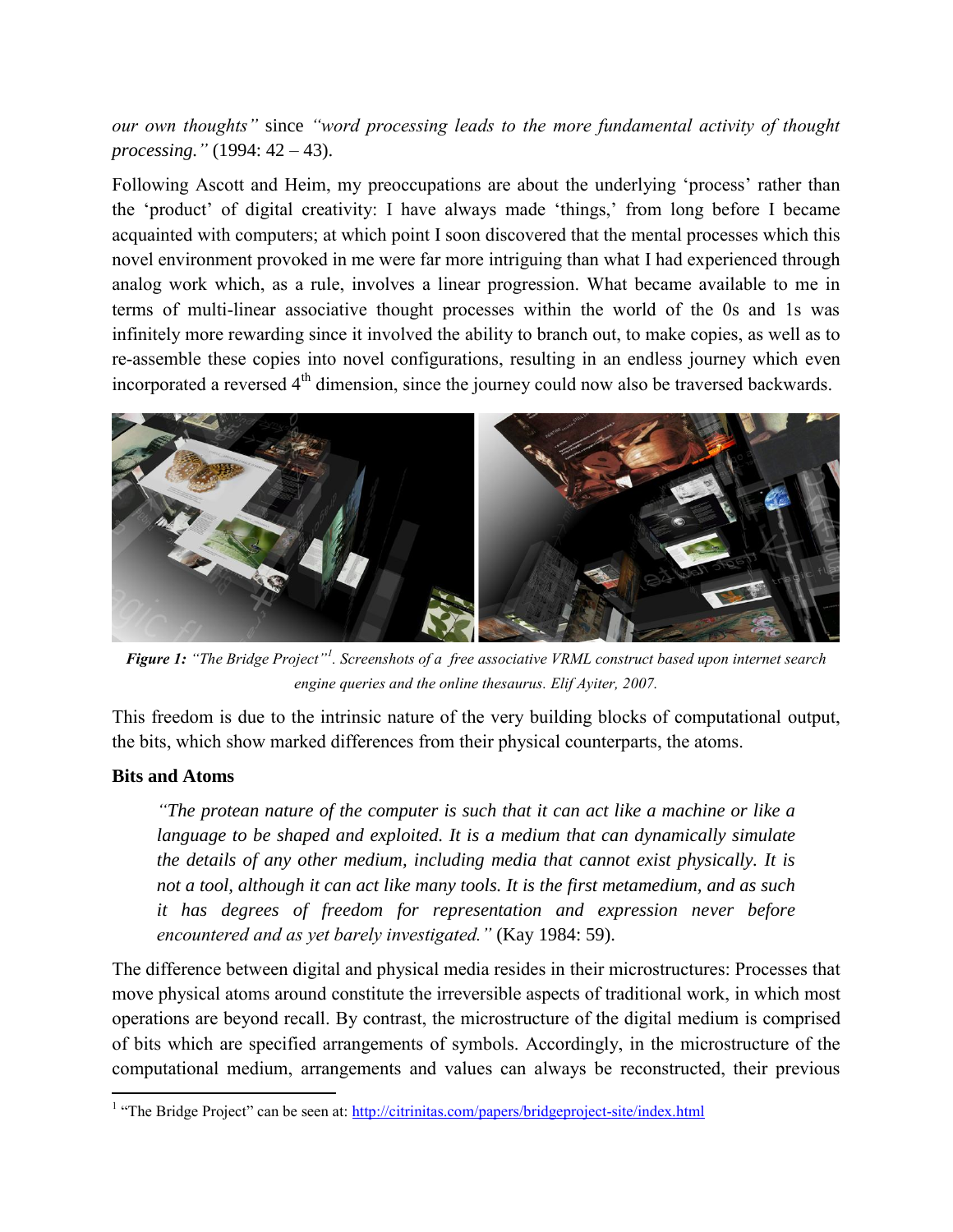states can be stored and recalled, additional instances and versions can be replicated, resulting in a continuously workable medium (McCullough 1996: 213-214), in which a creative freedom, such as the one which I am attempting to describe in this text can be experienced.



**The transformation of Autographic to Allographic artwork**

*Figure 2: "ctrl+x, y, z, v*<sup>2</sup>. Conference presentation screenshots which were later re-assembled into a virtual *flipbook. Elif Ayiter, 2006/2011.*

The constitutive differences between analog and digital media also extend themselves to a question of "language" which, in the case of computational environments, are the symbol systems which the bits carry: Formal notation is a special case of symbol usage and an understanding of it is a good way of getting a sense of the computer as a work environment. Notation is a symbol system consisting of a scheme which is correlated with a field of reference made up of a set of distinct set of characters plus a syntax for combining them. While symbol schema are the basis of alphabetical and musical notation, they cannot be applied to artifacts such as drawings and sketches since these are comprised of a dense field of overlapping, ambiguous, uniquely executed marks which cannot be defined as a symbol scheme. (McCullough 1996: 91 - 94).

 $\overline{a}$ 

<sup>&</sup>lt;sup>2</sup> "Ctrl+x, y, z, v" can be seen at:  $\frac{http://issuu.com/elifaviter/docs/ctrl-xyv}{$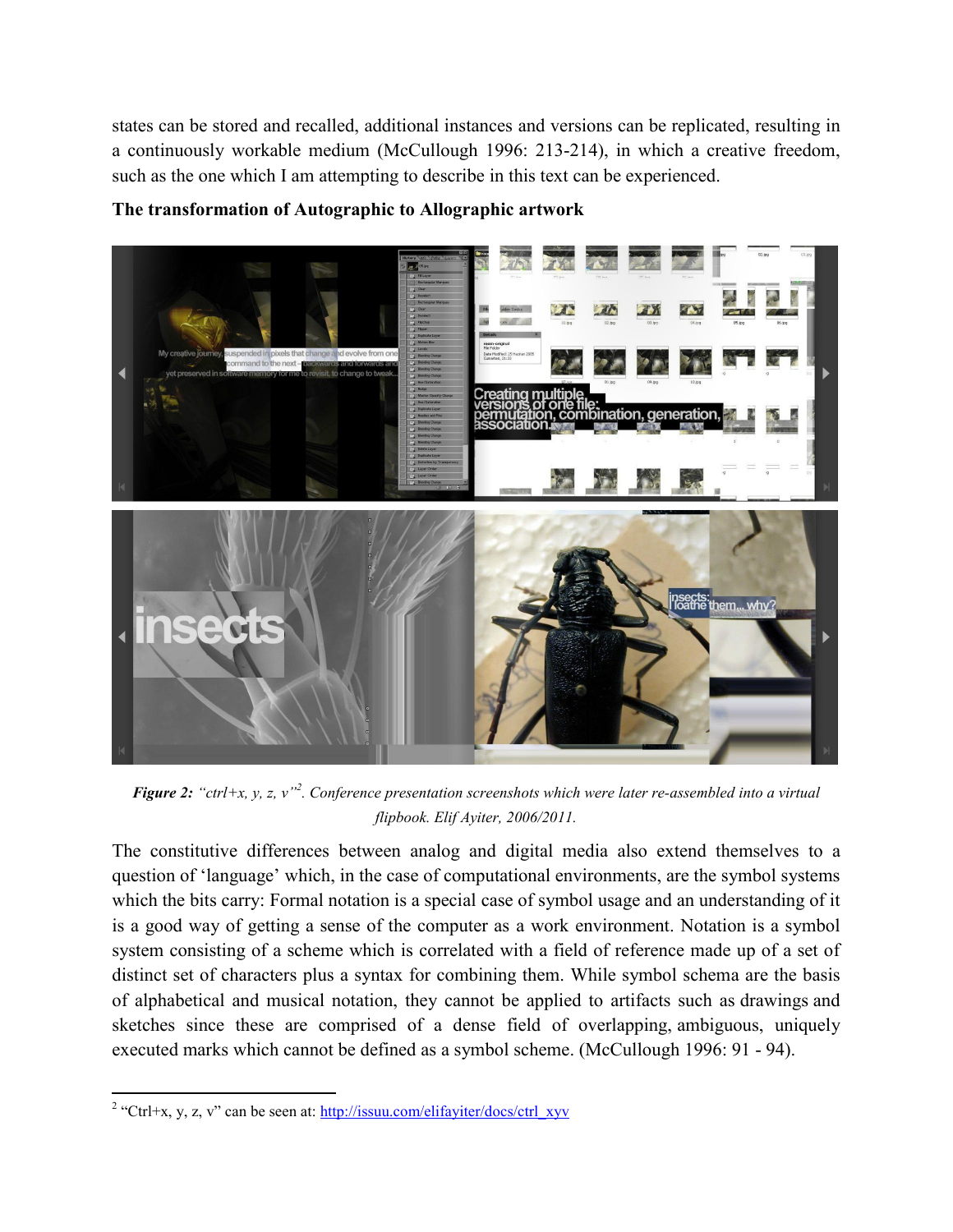Based upon this difference Goodman introduced definitions to help distinguish between what he calls "autographic" works in which case there exists only one original, and "allographic" works where a symbol system (notation) carries the work and multiple instances of the original work are possible. The second category is abstract and the route to such a state of abstraction is to incorporate formal notation. (Goodman 1976).



*Figure 3: "The non-sense book"<sup>3</sup> . Virtual Flipbook constructed out of generative text<sup>4</sup> and bathroom fixture photographs. Elif Ayiter, 2011.*

Taking Goodman"s definitions into the digital realm, McCullough notes that computing is an abstract medium based upon symbol notation. Significant however, is that through their data structures computers provide the capability to operate on abstractions as if they were tangible objects. Consequently, a reverse procedure is that computing introduces formal notation into media where formerly there were none, thereby making autographic media allographic, in effect transforming "things" into abstractions: In the digital workshop sculpture does in fact get built upon a system of notation since modeling software constructs formal representations of solid

 $\overline{a}$ 

<sup>&</sup>lt;sup>3</sup> "The non-sense book" can be seen at[: http://issuu.com/elifayiter/docs/nonsense-book-1](http://issuu.com/elifayiter/docs/nonsense-book-1)

<sup>&</sup>lt;sup>4</sup> Andrew Bulhak: The post-modernist text generator.<http://www.elsewhere.org/pomo/>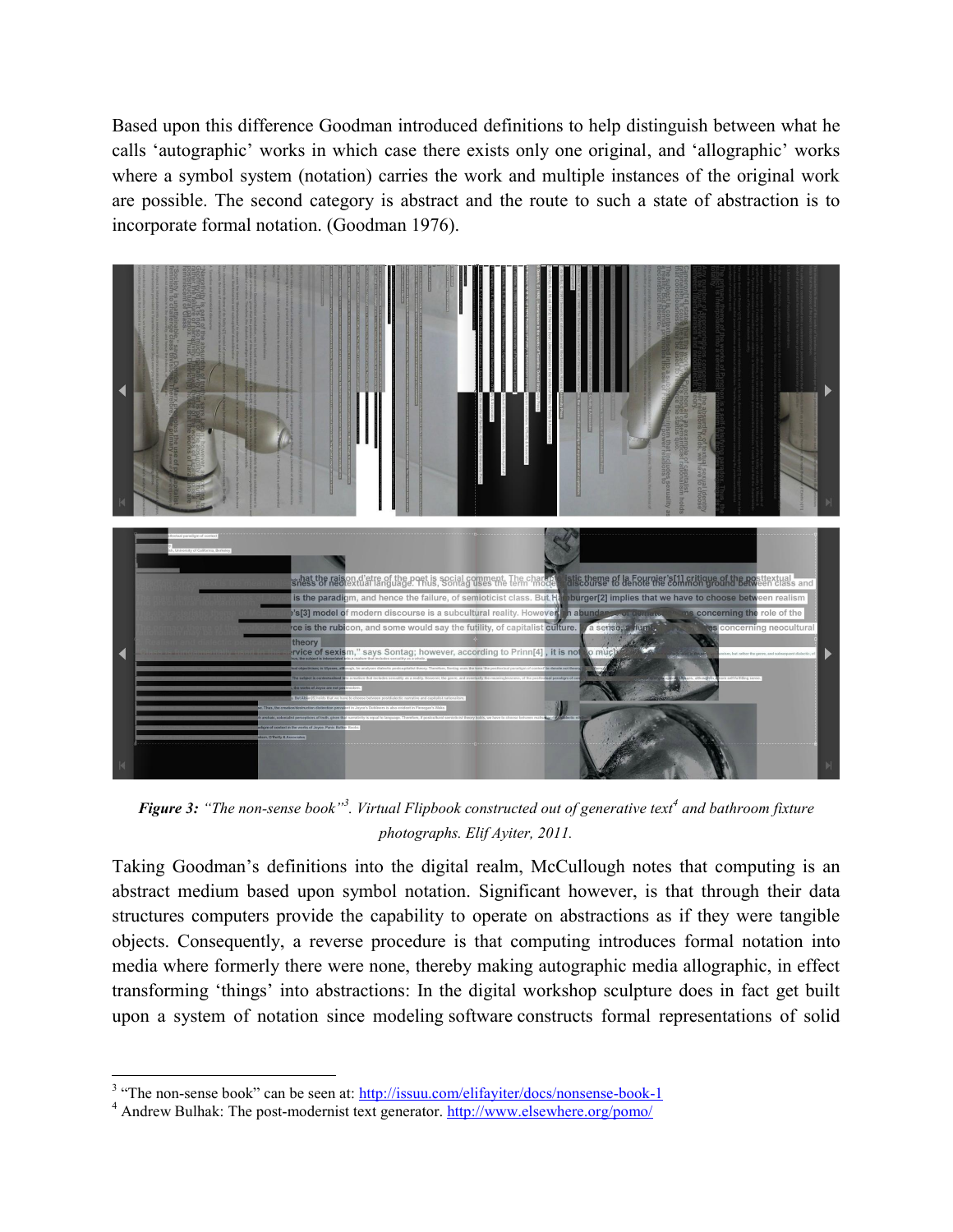forms which are notations of geometrical hierarchies such as unions, intersections and subtractions of one shape from the other.

The question that may then be asked at this juncture is whether autographic artworks can benefit from the powerful means of abstraction provided by processed symbols? And conversely, may the work of symbolic processing be made more human by the ways of the eye and the hand?

Yet another novelty of the digitally creative medium, which was also noted upon by Michael Heim (1994) very early on, resides in hand to eye coordination: Both vision and computation are prone to abstraction, and an important goal is to get them to coincide. The eye, more so than the hand, can see evolution in action and recognize desirable states in the dynamic flux of forms. In traditional craft, the eye has the task of monitoring the effect of the hands, to guide the hands toward some abstract vision. The same process occurs in computing under different conditions since the eye is elsewhere than upon the hand itself. Therefore hand to eye coordination changes in the sense that one might say that the hand need only steer, freeing up the eye solely to recognition. This acceleration, amplification, or transformation makes the role of the eye all important since it gives predominance to the eye as the monitor of abstraction. The reversible and proliferating nature of operating on structures of bits enables this emergent type of creative co-ordination between eye and hand to develop, allowing us to come upon configurations in which we may be able to see more than we can think of. We discover. (McCullough 1996: 233-234).

# **Improvisation, Play and Bisociation**

Many of these discoveries come about during serendipitous play/work states which are enhanced by the nature of the medium: It is a distinct advantage of computation to introduce play; this is a natural consequence of working in bits, since bits enable us to bypass the irreversibility of the traditional processes rooted in the physical laws of their material, in the atoms. You can only move atoms around so much before material starts to break down. Instead, when rearranging bits, processes may be reversed completely without any loss of quality or affordance. Furthermore, true copies are possible - indeed every copy is an original. Finally, the very structure of the medium contains variables, which invite modification and play as par for the course.

The master of play improvises: We could indeed say that improvisation is the a priori manner of inhabiting the digital creative medium; a world which is populated by evolving objects which give the ability to navigate a continuum of possibilities by swapping entire structures, or conversely by swapping structures of the same artifact, as well as by swapping different artifacts that have the same structure. Beyond improvisation however, the syntactic structure of computing can serve as a recipe for growing entire formal systems by inventing generative structures, which incorporate patterns of growth as in the dynamics of natural (or indeed 'unnatural') systems. The nature of generative work is explained by Brian Eno: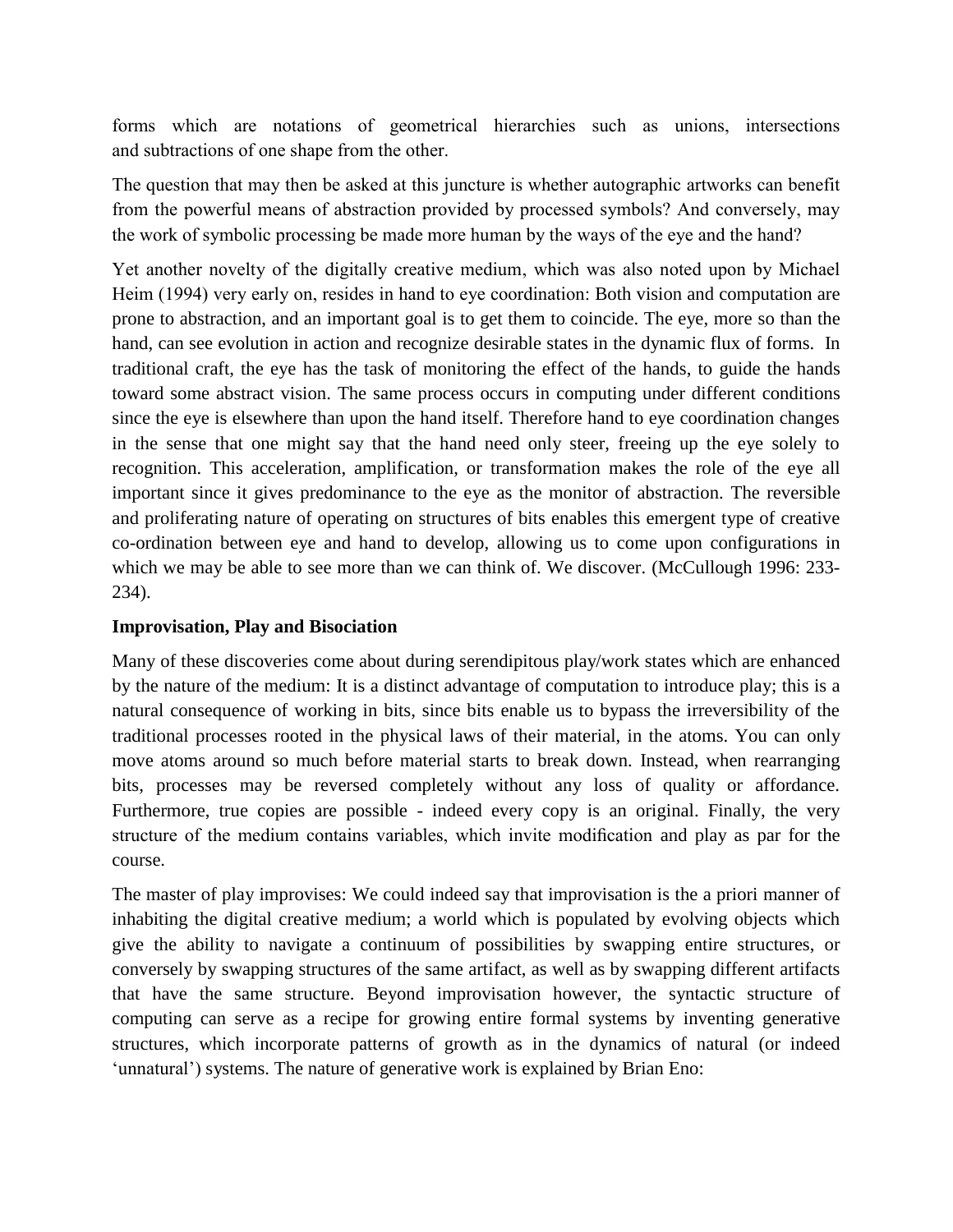*"What people are going to be selling in the future is not pieces of music, but systems by which people can customize listening experiences for themselves. Change some of the parameters and see what you get. In that sense, musicians would be offering unfinished pieces of music - pieces of raw material, but highly evolved raw material, that has a strong flavor to it already. Such an experience falls in a nice new place between art and science and playing. This is where I expect artists to be working more and more in the future."* (Eno 1995)

My own fascination with bits resides in whether the playfully regenerative medium which they bring about cannot be conceived of as a means for enhancing the creative state itself, very much in the sense that Ascott meant it when he anticipated the computer to be a *"tool for the mind, an instrument for the magnification of thought, potentially an "intelligence amplifier"* (2003: 129).

One aspect in which creative thinking may be amplified is the elicitation of a bisociative mode of thinking which according to Koestler (1964: 35) is the very thought pattern which brings about the creative act and which involves a blending of elements drawn from two previously unrelated matrices of thought into a new matrix. Bisociation is also akin to free association, or thoughtstream, which according to David Gelertner (1994: 14 - 17) is an integral component for bringing forth creative insight.

The computer allows us to time travel backwards in our work through history palettes which are increasingly embedded into creative software, as well as through the ability to save interim stages of work as new, stand-alone documents. I have used these techniques to document my own progression, as a self-observational device. My conclusion is that the digital medium brings forth mental states and processes which are freely associative, which I would indeed like to define as bisociative; and which I translate into a range of output, from virtual clothing to images to video files. While in most cases these connections occur through combining my own images/text/shapes/sounds into ever novel configurations, in other instances internet material gives me altogether new ideas, sometimes combined with material of my own, at other times worked into ready-made assemblages.

# **Conclusion**

I am well aware that what I have attempted to discuss in this text concerns a question of degree, rather than of kind: The essence of what I describe above is not new, the surrealist artists of the early  $20<sup>th</sup>$  century employed techniques which utilized similar procedures, albeit through analog media. However, I do believe that "degree" is decisive within such a context: The freedom which an environment of bits gives us brings forth unprecedented daring. This is particularly the case when it comes to manipulating our own output. We can afford to become cavalier in our search when we can rest in the assurance that what we started out with is always there for us to go back to. The entire notion of preciosity surrounding our work disperses as we come to realize that we are no longer working with "things", which we may lose as we try to change and evolve them but